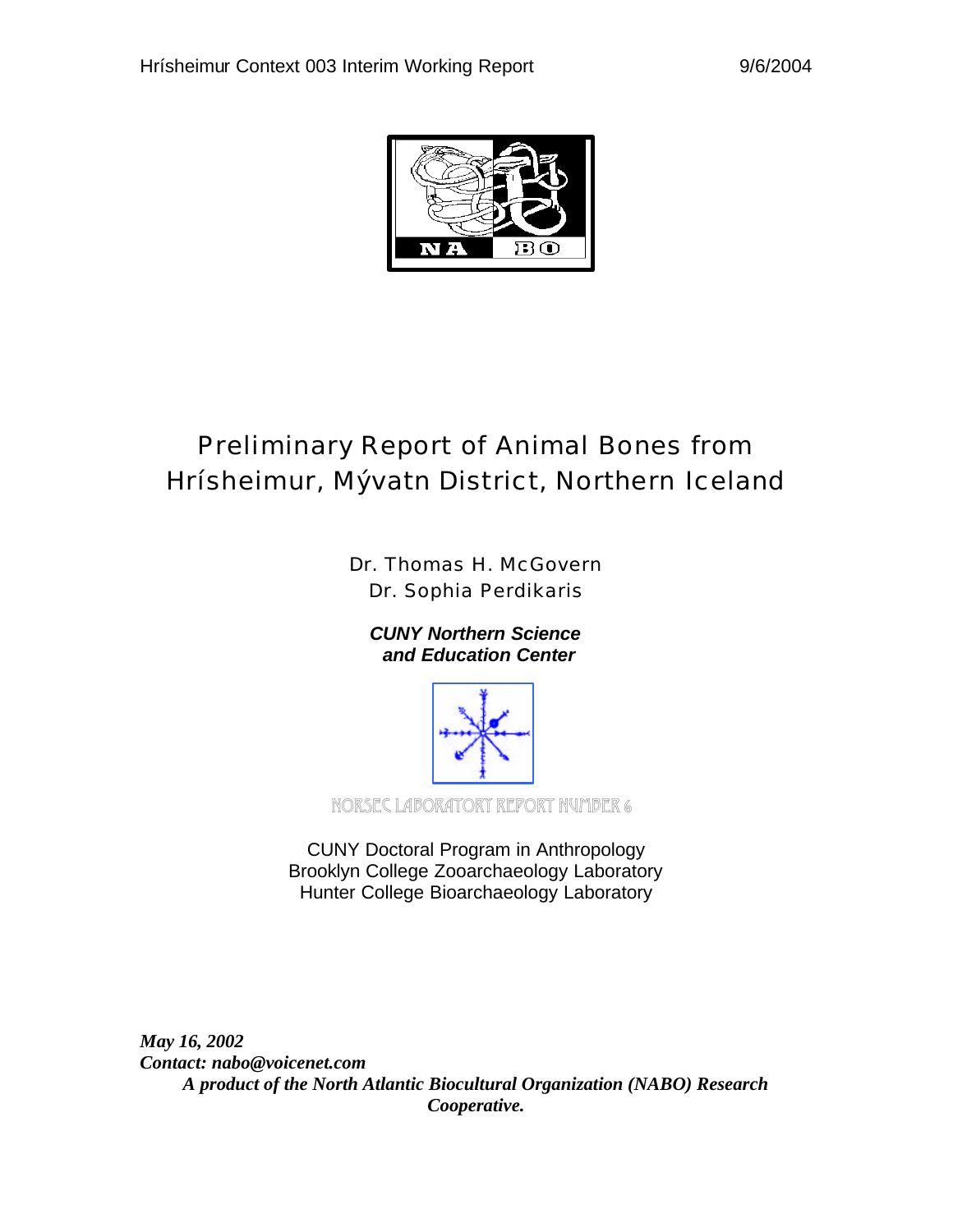## *Abstract:*

 In 2000 and 2001 the FSl / NABO project *Landscapes of Settlement in Northern Iceland* collected animal bones from the heavily eroded site of Hrísheimur south of lake Mývatn. The 2001 season produced a substantial archaeofauna from a 2 x 2 meter test excavation of a midden deposit that apparently fills a small sunken-feature structure. While further excavations are planned to collect more material and to better understand the deposit and site as a whole, it may be useful to provide an interim overview of the bone materials recovered from the largest context (003) of the midden deposit tested in 2001. The collection totals 4,634 fragments, of which 1,596 could be identified to a useful taxonomic level. The Hrísheimur collection is made up of domestic mammals (c 74%), birds (c 12%) and fish (c 15%). The domestic mammals include substantial numbers of cattle bones, a few horse bones (some showing butchery marks), pig bones, and bones of both sheep and goat. Nearly a quarter of the domestic mammals bones are from pigs (adult, juvenile and foetal), currently the highest percentage of pig remains known from any period in Iceland. Bird remains include both bone and egg shell. All identified birds are Ptarmigan (grouse). Fish include both fresh water species (arctic char and trout) and marine species (Atlantic cod, haddock and saithe) which were apparently imported as cured rather than whole fish. The Hrísheimur collection shows many similarities with bone collections from the nearby site of Sveigakot across the Kraká river, and definitely derives from a full scale farm rather than a sheep station or seasonal *sel.* Radiocarbon assay and preliminary analysis of stratigraphy and local tephra suggest the collection probably dates from the late 9<sup>th</sup> to late 10<sup>th</sup> centuries AD.

**The Hrísheimur Excavations 2001**: Hrísheimur (code HRH, at elevation 313 m, 40 24 53 E, 72 67 706 N, near the modern farm of Heidi) is a set of ruined structures, extensive stone walls, surface scatters of artifacts (including Viking Age beads, schist whetstones, spindle whorl, and small iron objects), smelting slag, and bones all exposed by extensive and ongoing soil erosion. FSl teams visited the site in 2000 and made small surface collections of artifacts and bones, and in 2001 a small crew returned to look for intact midden deposits. Using Oakfield tube-type soil corers, we located an area to the NE of the main house ruin that appeared to hold organic deposits up to 60 cm deep. We established a 2 x 2 meter unit (Unit H, SE corner grid reference 1000/1101) which was excavated stratigraphically in two phases, lowering one 1 x 2 meter trench to expose stratigraphy and then expanding the unit to its full size. Excellently preserved animal bone, wood charcoal, and ash were immediately encountered on the partially exposed midden surface (context 002) and substantial collections were rapidly made. Context 003 was a coherent layer running across the entire excavation unit, and produced 19 bags of bone in two day's work. As excavation continued, we encountered additional midden layers (004, 006) and bits of displaced structural turf (005, 007) which overlay what appeared to be several superposed layers of compact black floor deposit. We ended excavation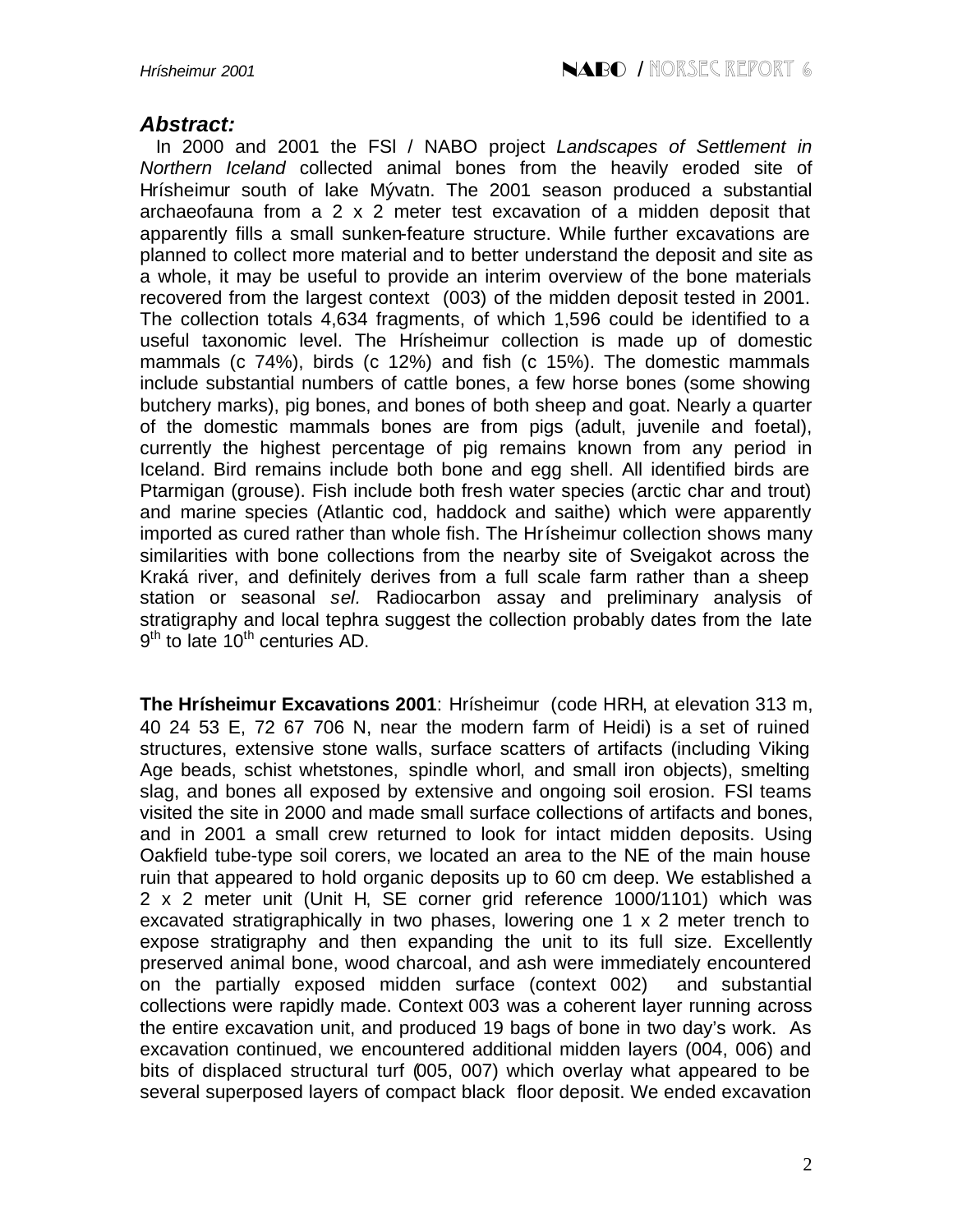at this depth, and did not further penetrate the apparent sunken feature structure. The deposit was entirely dry sieved (4mm mesh) with whole soil samples taken for flotation.

**Figure 1** *Unit H under excavation with major contexts labeled (Corner of 1001/1102 )*



001(sterile) 002 exposed midden surface 004 upper

midden

003 upper midden

005 upper turf wall fall

006 lower midden

007 lower turf wall fall

008 Black flooring?

This interim working report provides a full analysis of the large context 003 archaeofauna. While further work at Hrísheimur and ongoing analysis of the bone collections generated by the *Landscapes of Settlement* project will certainly modify the conclusions of this interim report, we feel it may be useful to provide a timely preliminary view of animal bone collections from this newly discovered site. Updates will be provided as analysis continues.

Hrísheimar AMS C14 on collagen extracted from neonatal cattle bone

| Lab Reference # | Context              | comment                     | 13C/12C<br>ratio | radiocarbon<br>age | 1 Sigma        | 2 Sigma         |
|-----------------|----------------------|-----------------------------|------------------|--------------------|----------------|-----------------|
| AA49627(GU9729) | <b>HRH101</b><br>003 | Midden fill of pit<br>house | $-20.70%$        | $1150 + 35$ BP     | AD 860-<br>980 | AD 780-<br>980  |
| AA49628(GU9730) | <b>HRH201</b><br>003 | Midden fill of pit<br>house | $-21.00\%$       | 1135+/- 45 BP      | AD 880-<br>990 | AD 770-<br>1000 |
| AA49629(GU9731  | <b>HRH301</b><br>003 | Midden fill of pit<br>house | $-20.20\%$       | $1135 + 45$ BP     | AD 880-<br>990 | AD 770-<br>1000 |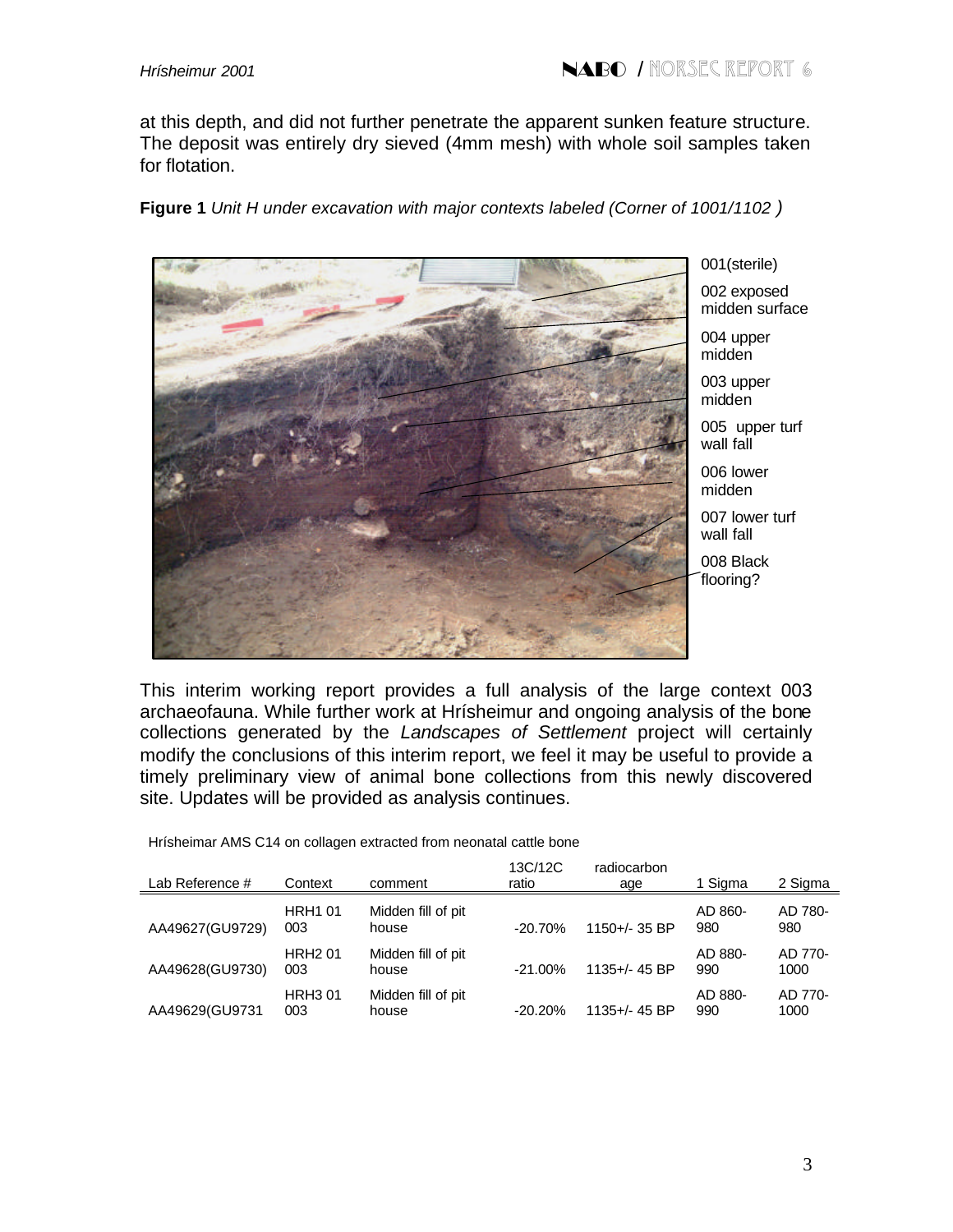**Laboratory Methods**: Analysis was carried out January-May 2002 at Hunter College Bioarchaeology Laboratory by Thomas McGovern (mammals and birds), while fish bones were studied at Brooklyn College's Zooarchaeology Laboratory by Sophia Perdikaris. Extensive use was made of the major comparative collections of N Atlantic fish and birds housed at the CUNY laboratories, with some assistance from the collections of the American Museum of Natural History (for which the authors are very grateful). All fragments were sorted by family (mammal, fish, mollusca, bird) and all fragments were identified as fully as possible with current methods (no sub-sampling or restricted-element-range approaches were employed). All measurements follow the metrical standard of Von Den Dreisch (1976) unless otherwise noted, measurements taken with digital calipers (Mityoyoto CD 6BS) the 0.10 mm. Quantification in this report follows NABO ZWG recommendations by making NISP (number of identified specimens) the basic quantitative measure, as this simple counting technique has proven robust in numerous sampling experiments and is easily replicable across investigators. Basic data was recorded through the NABO Zooarchaeology working group NABONE system (7th edition, see NABO website www.geo.ed.ac.uk/nabo for updates and sample data sets) which combines Access database with specialized Excel Spreadsheets. A full data archive with coding manual is in the CD R attached to this report, and will also be available via nabo@voicenet.com. As this is only a working paper based on ongoing analysis, we will hold extended discussions of taphonomy, element distribution, age assessment, and metrical analysis until a more complete report is possible.

### **Overview of Species Present**

 Table 1 provides an overview of the present Hrísheimur 003 archaeofauna including both identified (NISP) bone fragments and those that could only be identified by family and general size range. "Large terrestrial mammals" are cattle/horse sized fragments, "Medium terrestrial mammals" are sheep/goat/pig/large dog sized fragments, while "unidentified mammal fragments" are completely unidentifiable bits of bone scrap. While the collection is not as large as those currently excavated from Sveigakot and Hofstaðir, it is well above the informal NABO quantification threshold of 1,000 NISP and appears to present internally consistent patterning.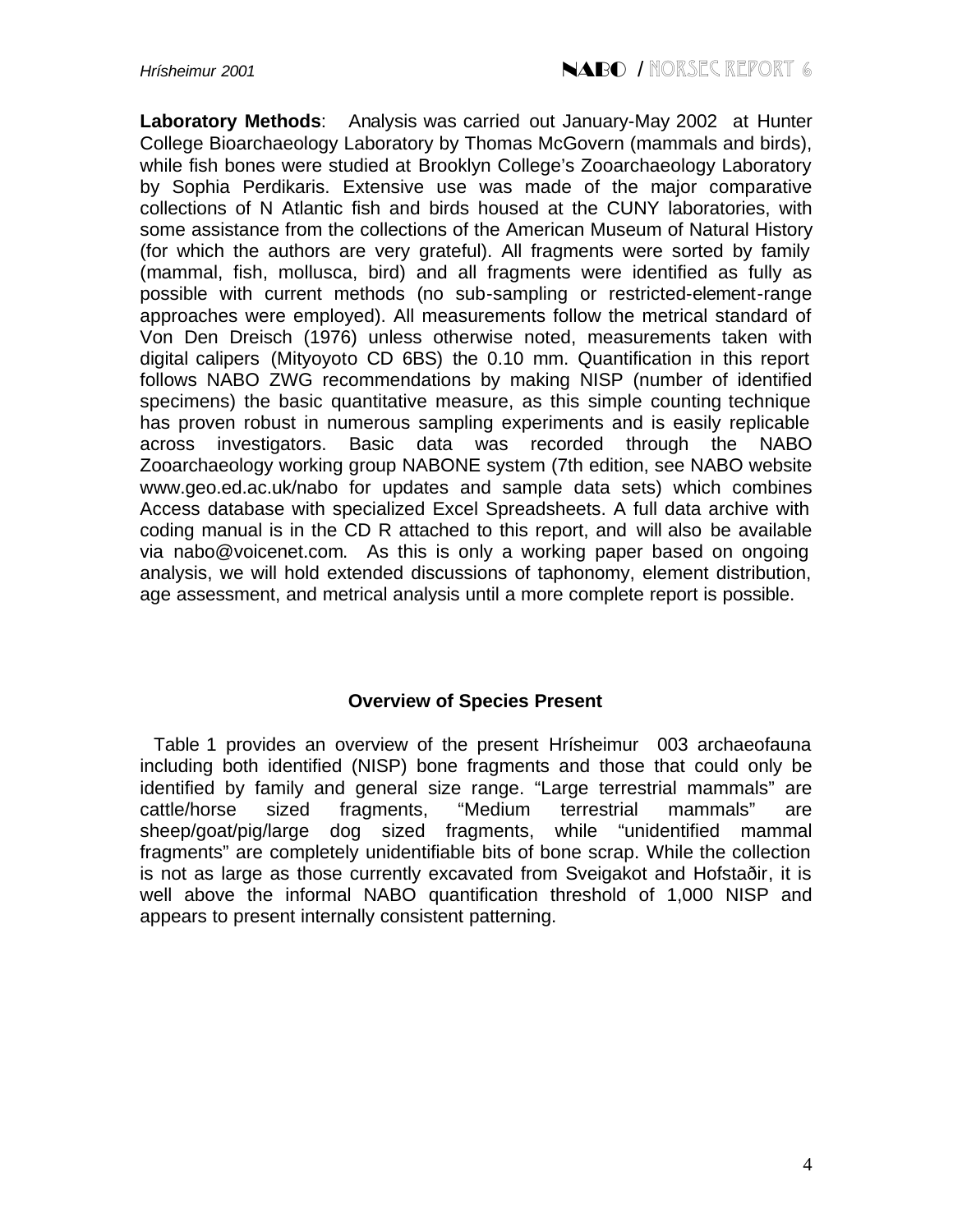## **Table 1 Hrísheimur OO3**

| Domestic Mammals<br><b>Birds</b>    | 1174<br>185 |
|-------------------------------------|-------------|
| Fish                                | 237         |
| TOTAL NISP (Identified fragments) = | 1,596       |
| Medium Terrestrial Mammal           | 985         |
| Large Terrestrial Mammal            | 263         |
| Unidentified Mammal Fragments       | 1790        |
|                                     |             |
| TOTAL TNF (all fragments) =         | 4,634       |

# **Domestic Mammals**

Table 2 presents a breakdown of the mammals identified in the HRH 003 collection:

| Table 2                     | <b>Hrísheimur</b><br>H 003<br>English<br>Common | <b>NISP</b> |       |                             |
|-----------------------------|-------------------------------------------------|-------------|-------|-----------------------------|
| Scientific Names            | <b>Names</b>                                    | Count       |       | % Identified Mammals        |
|                             |                                                 |             |       |                             |
| Bos taurus dom.             | Cattle                                          | 179         | 15.25 |                             |
| Equus caballus              | Horse                                           | 4           | 0.34  |                             |
| Canis familiaris            | Dog                                             |             |       | present, canine tooth marks |
| Sus scrofa                  | Pig                                             | 278         | 23.68 |                             |
| Capra hircus                | Goat                                            | 18          | 1.53  |                             |
| Ovis aries<br>Ovis or Capra | Sheep                                           | 102         | 8.69  |                             |
| sp.                         | Caprine                                         | 593         | 50.51 |                             |
| All Caprines                |                                                 | 713         | 60.73 |                             |
|                             | Total                                           | 1174        |       |                             |

All the major Icelandic domestic mammals are represented, including cattle, horse, pig, goat, and sheep. The closely related sheep and goat are impossible to distinguish on many elements and thus analysts make use of the more inclusive Ovis/Capra or "Caprine" taxonomic category to refer to both. The ratio of caprine to cattle bones is one cattle to 3.98 caprine bones in the Hrísheimur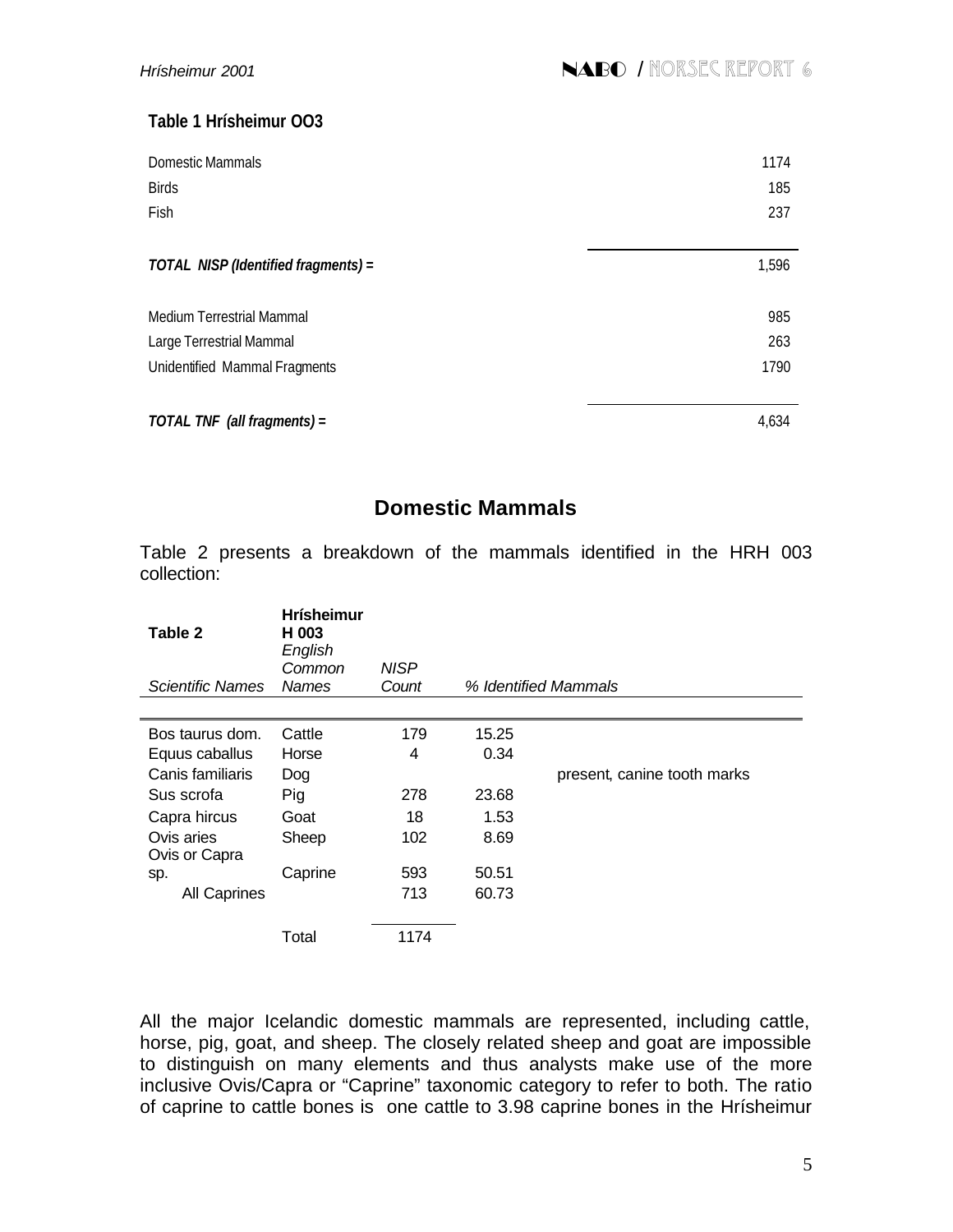003 context, placing it near the center of the range of other known Mývatn area settlement period sites (Sveigakot range is 1:1.13 to 1: 3.2, Hofstaðir range is 1: 6.73 to 1: 2.55, see Tinsley 2000,2001). While sheep bones are far more common than goat (ratio is one goat bone to 5.67 sheep bones), the Hrísheimar collections are again similar to the Sveigakot and Hofstaðir archaeofauna, both of which contain significant numbers of goat remains. This is in marked contrast to most later Icelandic bone collections, whose Caprines are almost entirely sheep. The few horse elements merely serve to demonstrate the species presence at the site, but one of the bones (astragalus) shows a heavy chopping cut mark suggesting the animal was being dismembered for human consumption. While no dog bones were found, marks of dog gnawing is present on several elements of other species.

Relative % of Major Taxa (NISP)  $100 -$ 90 80 70 Percent of Major Taxa Percent of Major Taxa 60 **713** 50 40 30 **278 237 185** 20 **179 4** 10  $\theta$ Cattle Caprines Horse Pigs Seals Cetacea Birds Fish Taxon

**Hrisheimur H 003**

Figure 2 illustrates the relative abundance of major taxa in the sample.

**Mammal Element Distribution**: Cattle, pig, and caprine bones are present from the entire skeleton, and analysis thus far suggests that all three taxa were being butchered on site. All three taxa are represented by both high – and low-meat value elements, and do not seem to have been strongly subject to body part selection. As in other Icelandic midden deposits, the HRH 003 context seems to represent a mix of animal processing activities ranging from slaughter through human consumption and garbage disposal. When a final report is possible, a more complete discussion of mammalian element distribution will be presented.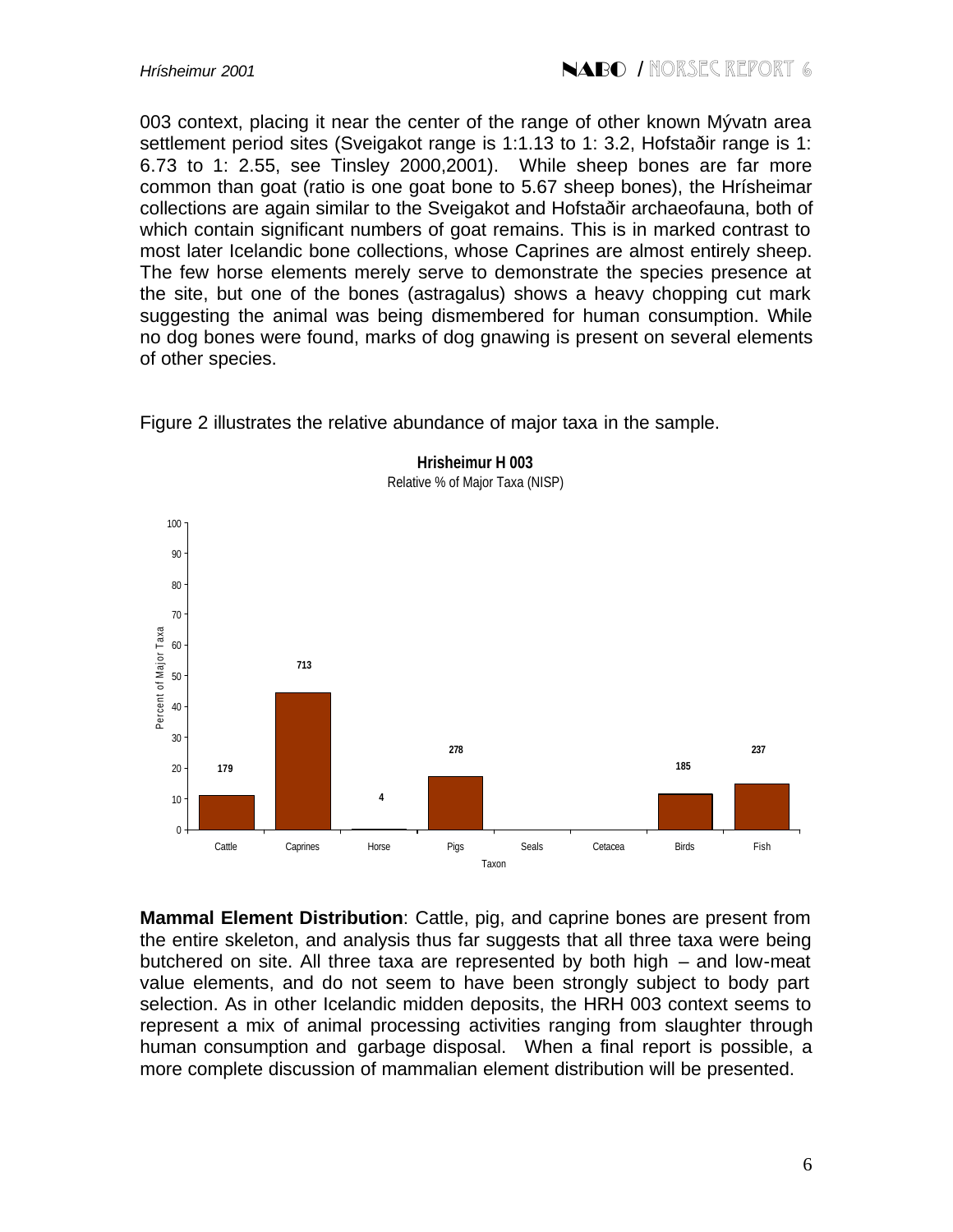**Butchery Marks:** Table 3 presents the distribution of butchery marks on the domestic mammal bones. As at Hofstaðir and Sveigakot, many heavy chopping marks left by axes or heavy cleavers were evident, probably mainly reflecting primary dismemberment of the animal carcasses. Splitting longitudinally was the dominant method of bone marrow extraction, and the later Icelandic practice of biperforation of the caprine metapodial was not seen in the collection.

| Table 3 | <b>Butchery Marks</b> |              |        |  |
|---------|-----------------------|--------------|--------|--|
| Species | Chopping              | <b>Split</b> | Sliced |  |
| Cattle  |                       | 14           | 11     |  |
| Horse   |                       |              |        |  |
| Pig     |                       |              |        |  |
| Caprine |                       | 5            | 39     |  |

**Age at Death:** Standard measures of the age of death of domestic mammals (used to reconstruct herding strategy) include the fusion of long bones (epiphyseal fusion), eruption and wear of teeth, and the presence of newborn (late fetal or neonatal) animal bones. All of these approaches are strongly subject to sample size and a full analysis is thus best left until a more complete excavation has been carried out, but a few observations may be noted here. Table 4 presents the fetal (newborn) and neonatal (less than 3 months) bones recovered from the HRH 003 context, both as counts and as percentages of their respective species.

| Table 4     | Mammal Age | Hrísheimur H 003 (01) |          |                      |       |
|-------------|------------|-----------------------|----------|----------------------|-------|
| <b>NISP</b> |            | Fetal                 | Neonatal | Adult and older Juv. | total |
|             | Cattle     |                       | 71       | 108                  | 179   |
|             | Pigs       | 8                     | 20       | 250                  | 278   |
|             | Caprine    |                       | 7        | 586                  | 593   |
| %           |            |                       |          |                      |       |
|             | Cattle     | 0.00                  | 39.66    | 60.34                | 100   |
|             | Pigs       | 2.88                  | 7.19     | 89.93                | 100   |
|             | Caprine    | 0.00                  | 1.18     | 98.82                | 100   |

As in most Icelandic collections, cattle show the highest percentage of neonates, almost certainly reflecting a dairy economy (see Halstead 1999 for discussion).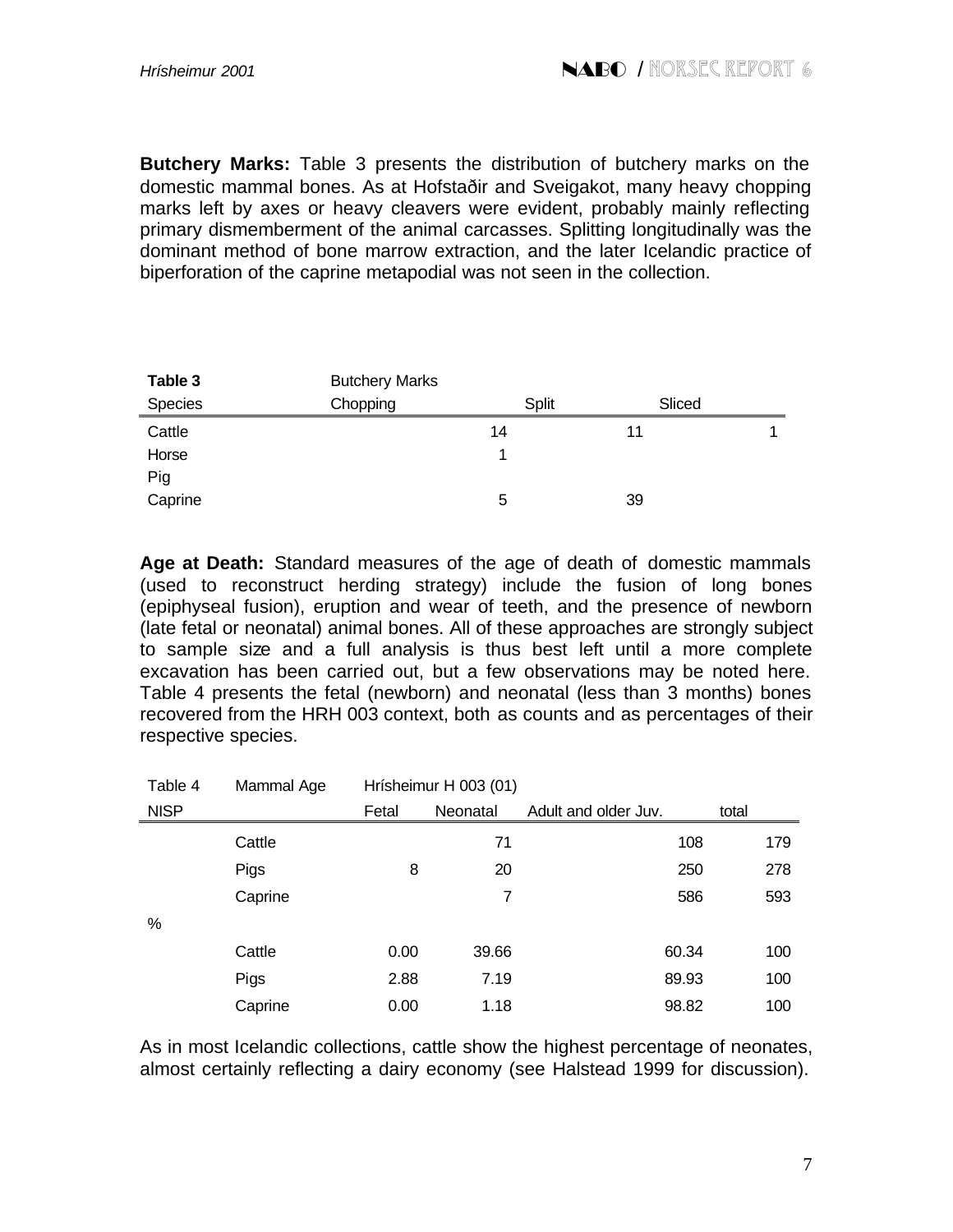Interestingly pigs show both newborn and neonatal elements, strongly indicating that pigs were in fact being raised on site and not imported as cuts of meat.

 Tooth eruption and wear study will form a major area for zooarchaeological analysis in the *Landscapes of Settlement* project as a whole, as rates of tooth wear appear to provide insight into grit ingestion and thus state of vegetation cover. The 14 caprine (both sheep and goat) mandibles with tooth rows from HRH 003 are presented in table 5, scoring following the widespread method of Grant (1982).

| Table 5         | Wear  | Hrísheimur H 003 Caprine Mandibular Tooth Eruption and |                |          |                |       |       |
|-----------------|-------|--------------------------------------------------------|----------------|----------|----------------|-------|-------|
| (Halstead 2000) |       | <b>Grant Wear Stages</b>                               |                |          |                |       |       |
| Species         | Ref # | dp4                                                    | P <sub>4</sub> | M1       | M <sub>2</sub> | M3    | Age   |
| prob. Sheep     | HRH80 |                                                        | g              | h        |                | d     | adult |
| prob. Sheep     | HRH81 |                                                        |                |          | k              | h     | adult |
| prob. Sheep     | HRH82 |                                                        |                | m        | k              |       | adult |
| indeterminate   | HRH91 |                                                        |                | O        | m              |       | adult |
| indeterminate   | HRH88 |                                                        |                |          | m              | k     | adult |
| indeterminate   | HRH87 |                                                        |                | $\Omega$ | m              |       | adult |
| prob Goat       | HRH79 |                                                        |                | k        | g              |       | adult |
| prob. Sheep     | HRH75 | n                                                      |                |          | C              | crypt | Jug   |
| prob. Sheep     | HRH76 | m                                                      |                |          | f              | crypt | Jug   |
| prob. Sheep     | HRH77 | n                                                      |                | g        | с              | crypt | Jug   |
| prob. Sheep     | HRH78 | n                                                      |                | g        | d              | crypt | Jug   |
| prob. Sheep     | HRH84 | n                                                      |                |          | C              | crypt | Jug   |
| prob. Sheep     | HRH86 | n                                                      |                | g        | e              | crypt | Jug   |
| indeterminate   | HRH83 | g                                                      |                | C        | crypt          |       | Jug   |

Following the set tables (see Hillson 1986:202-204) all but the last (HRH83) of the juvenile caprine mandibles should be between 8-12 months old, and HRH 83 should be approximately 6 months old. Two mandibles (different animals) show pathological changes following tooth loss in the premolar/first molar area.

**Metrical Analysis:** Measurements of animal bones have been used to reconstruct body size and to infer sex and (controversially) breed. The HRH 003 collections produced a number of measurable elements, but full scale analysis is best left to a later report. See CDR data archive attached for current data set. The cattle are typical small medieval animals, while the caprines are fairly robust and closely resemble the configuration of modern Icelandic sheep. Both sheep and goats provide metrics, with the goats appearing sturdy but somewhat shorter animals.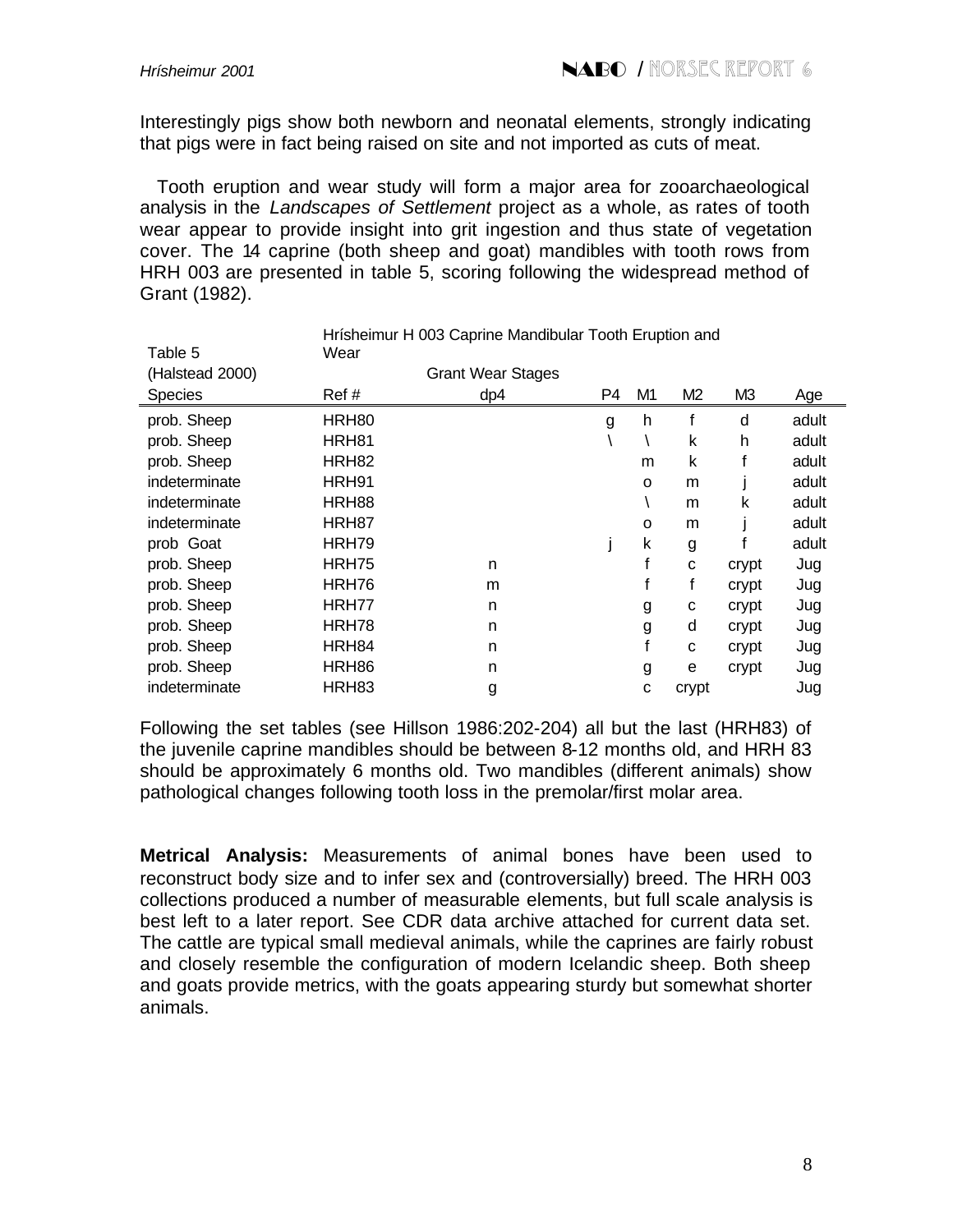## *Birds*

Table 6 presents the breakdown of bird remains from the HRH 003 context.

| Table 6                    | <b>Bird species Hrísheimur H 003</b> |             |        |
|----------------------------|--------------------------------------|-------------|--------|
| Scientific name            | Common English Name                  | <b>NISP</b> | % NISP |
|                            |                                      |             |        |
| Lagopus mutus              | Ptarmigan (grouse)                   | 145         | 79.67  |
| Aves species indeterminate | Unidentified bird                    | 37          | 20.33  |
|                            |                                      |             |        |
| total identified birds     |                                      | 145         |        |
| total all bird bone        |                                      | 182         |        |

All identified fragments are the resident Ptarmigan (grouse) common to upland heaths throughout Iceland (and the unidentified bird fragments all could also be Ptarmigan by size). Most of the Ptarmigan skeleton was represented including wings, legs, sterna, and cranial fragments. Although egg shells probably deriving from ducks or other water birds were recovered from HRH 003 as from Sveigakot and Hofstaðir, thus far no bones of these species have been identified from the Hrísheimur site.

## *Fish*

Table 7 presents the fish remains recovered from HRH 003, which include both marine species of the cod (*Gadidae*) family and freshwater fish of the salmonid family. Gadids include Atlantic cod, saith (or coalfish) and haddock, all common in later Icelandic collections. The archaeofauna also includes a few elements that can be identified as char (mainly dwelling in lakes) and trout (mainly in streams)

| Table 7                     | Hrísheimur H 003        |             |               |             |
|-----------------------------|-------------------------|-------------|---------------|-------------|
| <b>English Common Names</b> | <b>Scientific Names</b> | <b>NISP</b> | % all ID Fish | % of Family |
|                             |                         |             |               |             |
| Atlantic cod                | Gadus morhua            | 2           | 0.84          | 7.14        |
| Saithe                      | Pollachius virens       | 9           | 3.80          | 32.14       |
| Haddock                     | Melanogramus aeglfinus  | 17          | 7.17          | 60.71       |
| Gadid family                | Gadidae sp.             | 29          | 12.24         |             |
|                             |                         |             |               |             |
| Arctic char                 | Salvelinus alpinus      | 1           | 0.42          | 33.33       |
| Trout                       | Salmo trutta            | 2           | 0.84          | 66.67       |
| Salmonid family             | Salmonidae sp.          | 141         | 59.49         |             |
| Fish species                |                         | 36          |               |             |
|                             | total                   | 237         |               |             |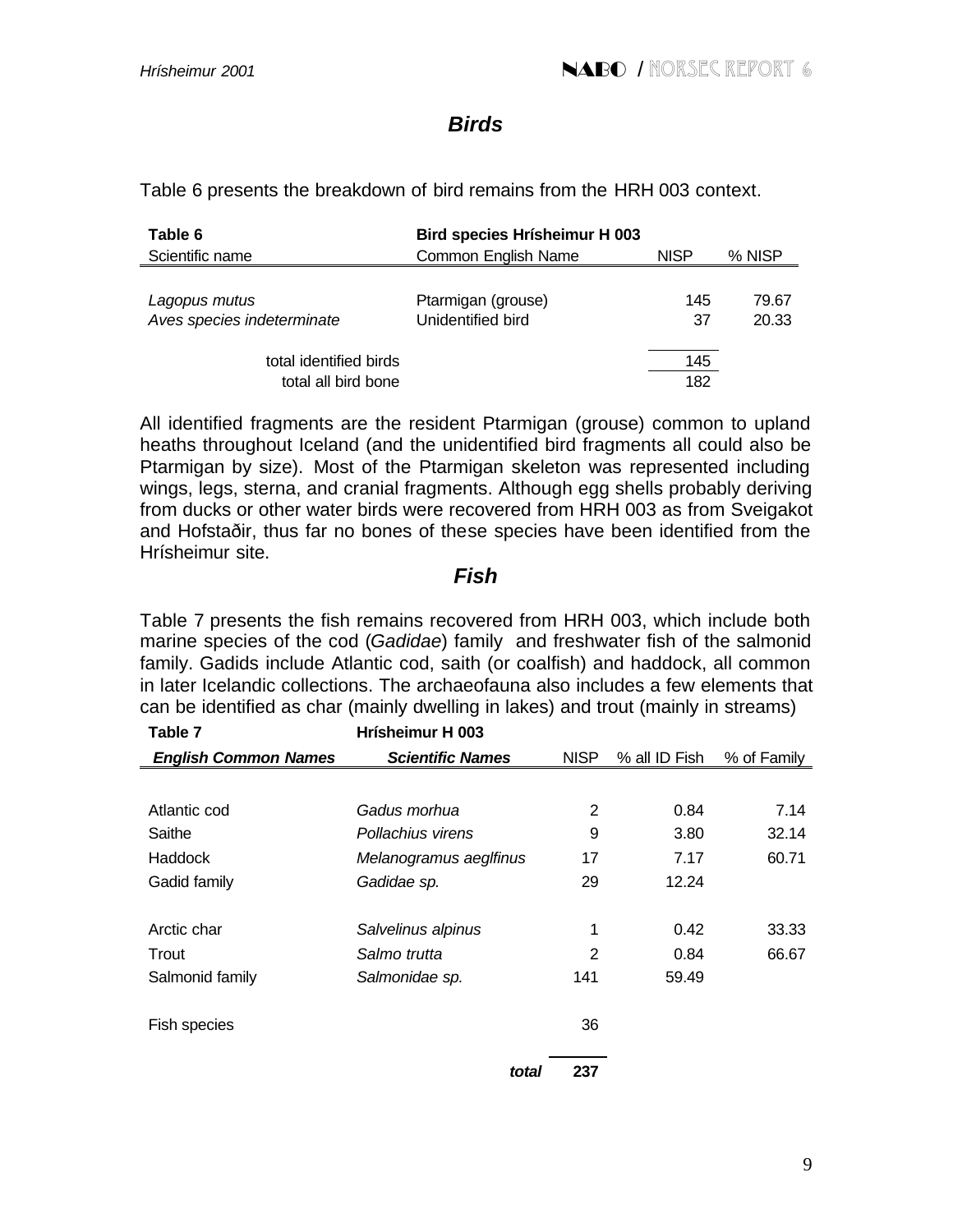As with caprines, most bones of these related taxa cannot be reliably distinguished, so the majority of salmonid remains are left at the family level. No true andromous salmon (Atlantic salmon, *Salmo salar*) are present. As at Hofstaðir and Sveigakot, this inland farm definitely made use of both locally available fresh water fish and imported marine species.

Figure 4 illustrates the relative abundance of the fish species.



#### **Hrisheimur H 003 Total Identified Fish Specimens**

As at Sveigakot and Hofstaðir (Perdikaris 2002, forthcoming) the proportions of marine fish ( multiple species with a predominance of Haddock ) are more similar to patterns visible in Iron Age collections in N Norway (Perdikaris 1999) than to later medieval patterns in Norway or Iceland, where cod absolutely dominate the later commercial collections (Perdikaris, Amundsen & McGovern 2002) in terms of species abundance.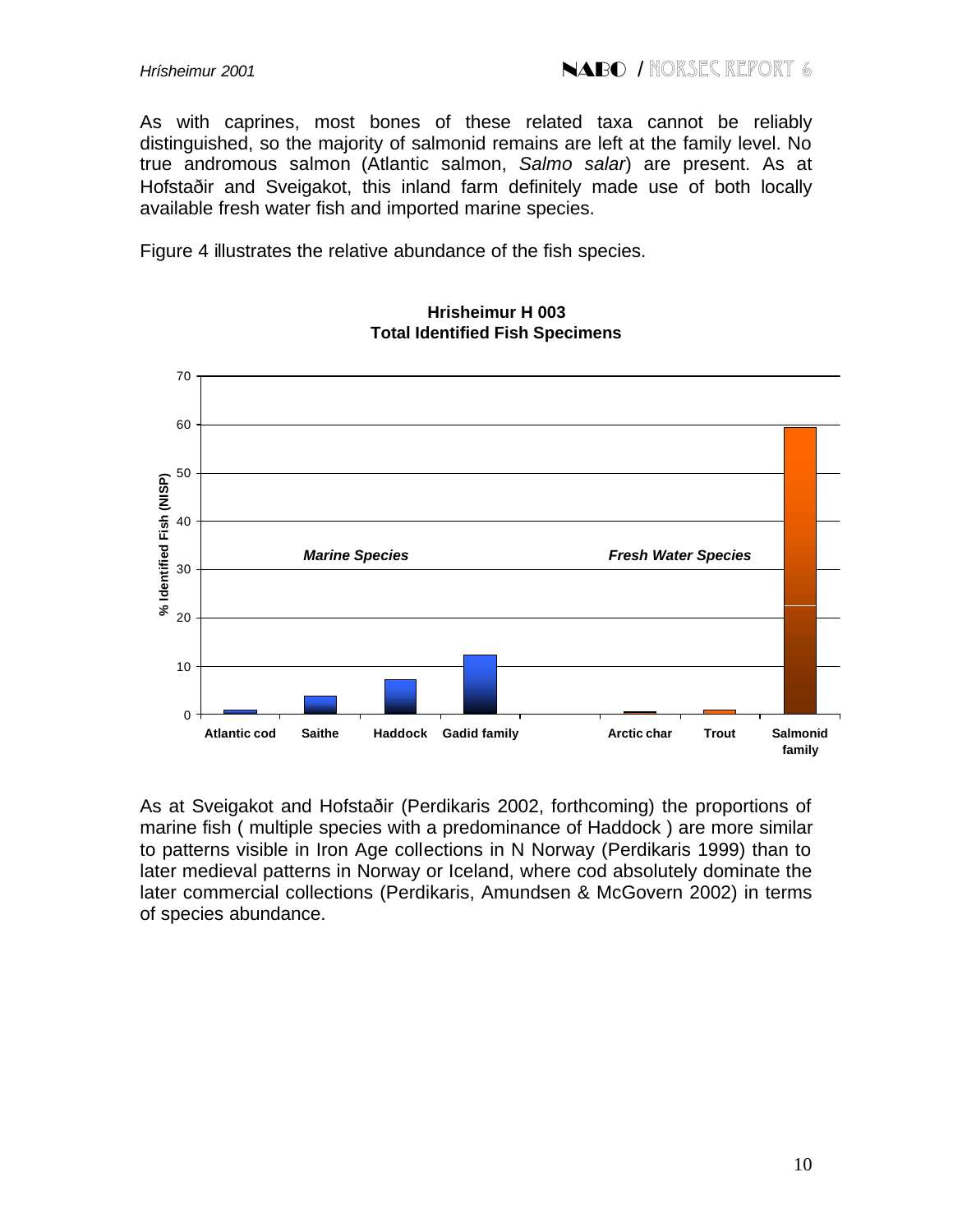**Fish element distribution:** Unlike the domestic mammals at HRH 003, the recovered fish bones do not all follow a common pattern of distribution across the skeleton. Table 8 presents a summary of the distribution of Salmonid and Gadid skeletal elements represented in the HRH 003 collection (as % of whole skeleton, MAU). Note that while the Salmonids are represented by most parts of the fish skeleton, the Gadids are mainly represented by the elements of the pectoral girdle and the lower (caudal) vertebrae. Missing are all the rest of the head parts (including the very durable mouth parts) and the upper part of the vertebral column. This pattern is replicated at Hofstaðir and Sveigakot, and strongly indicates that preserved portions of these marine fish were being imported to these sites 60-70 km inland. The implications of this widespread pattern for some sort of early exchange in cured fish require further multidisciplinary investigation.

| Table 8                |                   |                |
|------------------------|-------------------|----------------|
| Hrísheimur H 003       |                   | MAU %          |
| Element                | All Salmonid Fish | All Gadid Fish |
| Olfactory              | 6.33              | 0.00           |
| Occipital              | 0.00              | 0.00           |
| Otic                   | 3.16              | 0.00           |
| Investing              | 0.00              | 0.00           |
| Lateral                | 9.49              | 0.00           |
| Opercular              | 0.00              | 0.00           |
| Mandicular             | 3.16              | 0.00           |
| <b>Hyoid Arch</b>      | 22.15             | 0.00           |
| <b>Branchial Arch</b>  | 0.00              | 0.00           |
| <b>Pectoral Girdle</b> | 3.16              | 91.30          |
| Pelvic Girdle          | 6.33              | 0.00           |
| Vertebral Column       | 32.64             | 1.69           |
| Caudal Skeleton        | 13.56             | 7.00           |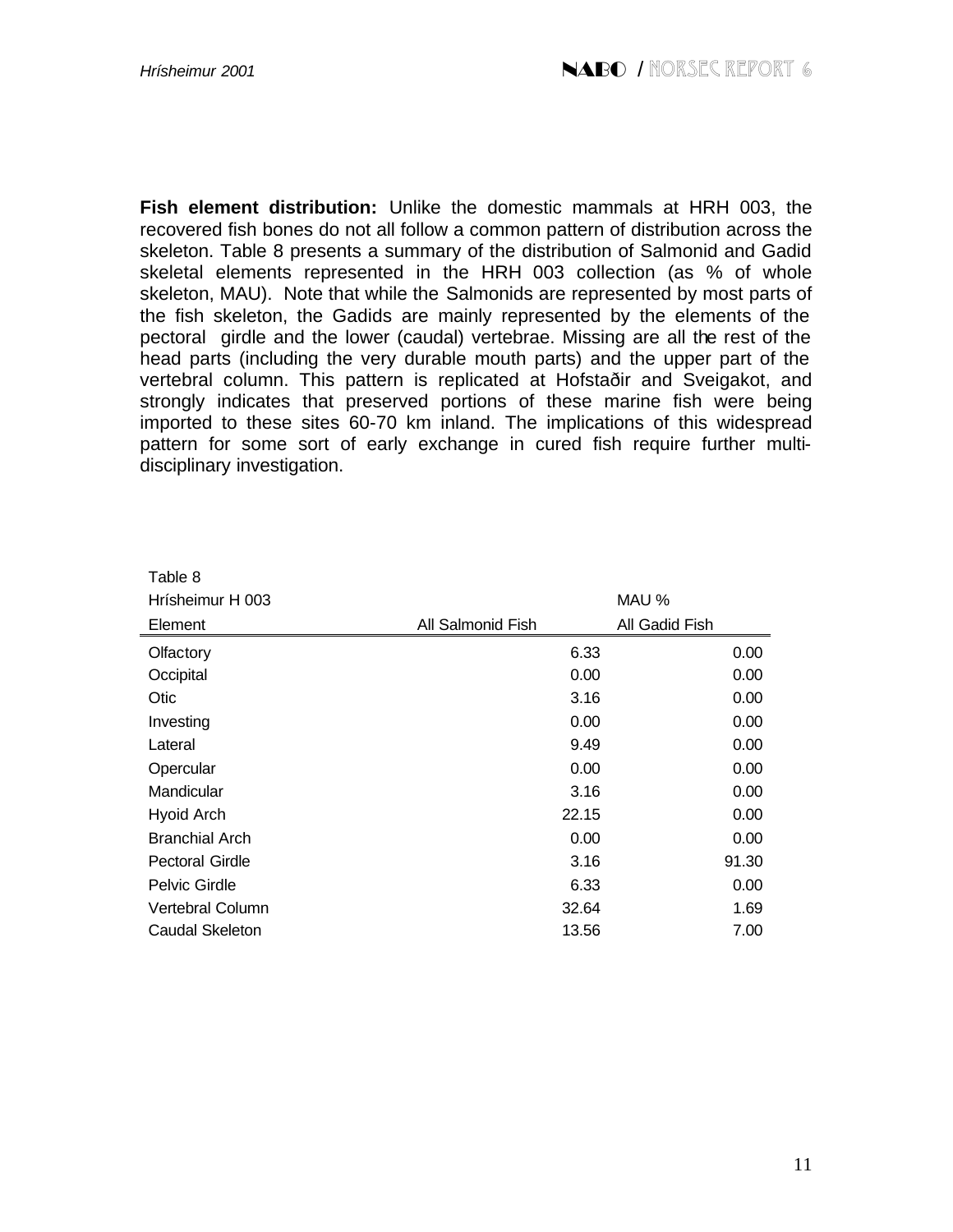Figure 5 illustrates the contrasting pattern of Gadid and Salmonid bone distribution at HRH 003.



### **Directions for Further Research**

While the presently reported sample for HRH 003 is fairly small and we still await radiocarbon dates to place the collection temporally in the growing Mývatn sequence, it is clear that the site represents a major resource for the reconstruction of settlement period economy. Larger samples from Hrísheimar will help to address some of the questions raised in this brief working paper and will allow more statistically secure conclusions to be drawn. Equally important will be systematic comparisons with archaeofauna already excavated from the Mývatn region to better understand regional scale interactions of early Icelandic settlers with natural environment and a rapidly changing cultural landscape.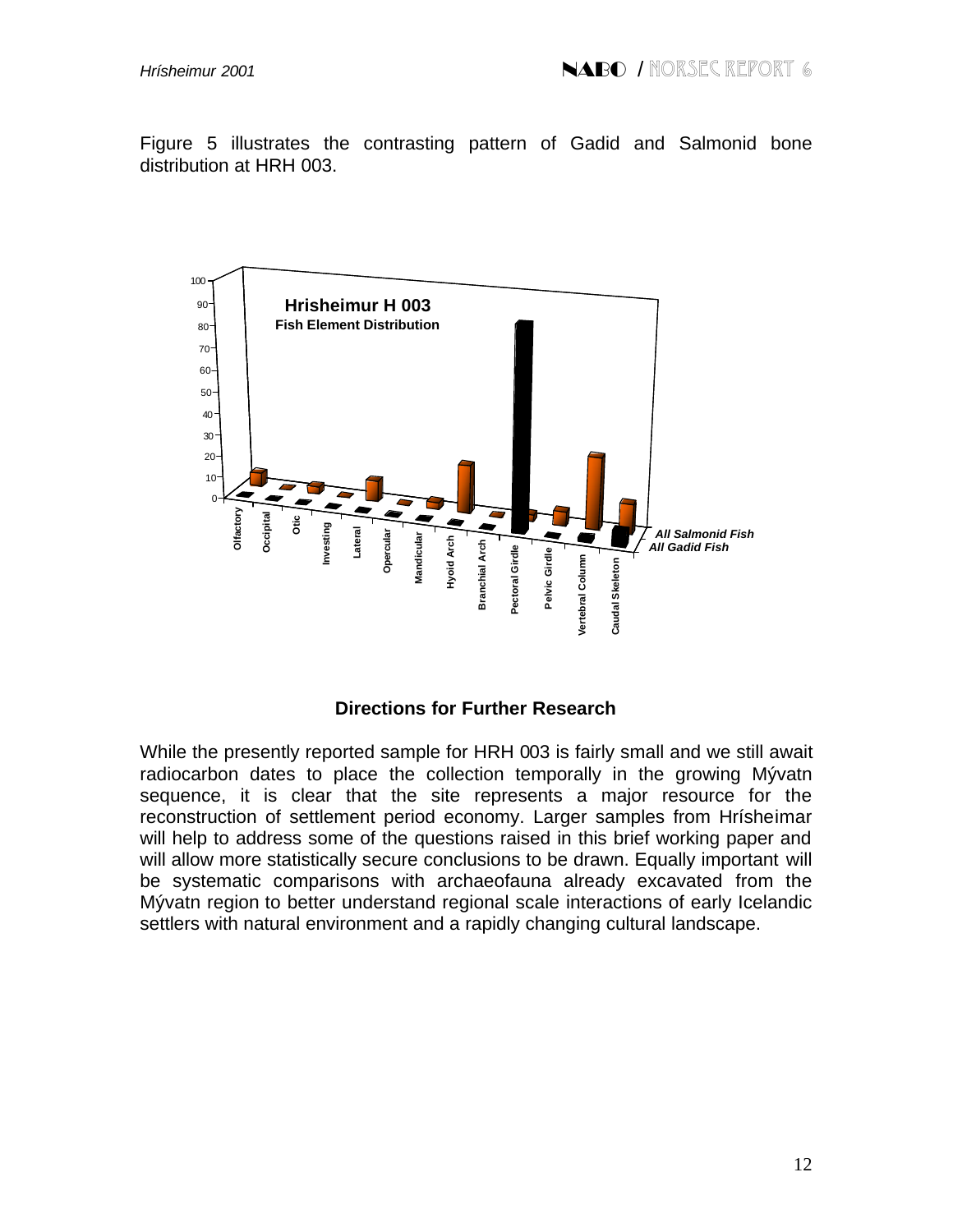**Acknowledgements:** The authors would like to gratefully acknowledge the sustained support of the NABO research cooperative and the generosity of its members in promoting international, interdisciplinary research projects and for providing stimulating discussion and interaction over the past decade. Results reported here are the product of sustained support from the US National Science Foundation (Office of Polar Programs Arctic Social Science Program, Research Experience for Undergraduates Program, and Anthropology Program), the Icelandic Science Council, National Geographic Society, PSC-CUNY Grants Program, and the Archaeological Institute Iceland. We would particularly like to thank Colin Amundsen, who aided in fish identification and Clayton Tinsley, who helped in the excavation of the 2001 unit.

#### **Literature**

Amundsen, Colin 2002, An Archaeofauna from Miðbaer on Flatey in Breiðafjorð in NW Iceland, *Environmental Archaeology 6*, in press.

Amorosi, T.; T. McGovern and S. Perdikaris. 1994. Bioarchaeology and Cod Fisheries, A New Source of Evidence*. Cod & Climate Change*. J. Jakobssen & S. Schopka (eds). ICES, Copenhagen 198:31-48.

Barrett, J.H., R. Nicholson & R. Ceron-Carrasco 1999. Archaeo-ichthyological evidence for long term socioeconomic trends in northern Scotland 3500 BC to AD 1500, *Jour. Arch. Sci*. 26:353-388

Bigelow G.F. 1985 Sandwick Unst and the Late Norse Shetlandic Economy, in B. Smith (ed) *Shetland Archaeology, New Work in Shetland in the 1970's*, Shetland Times Press, Lerwick, pp 95-127.

Ceron-Carrasco, Ruby 1994. The investigation of fish remains from an Orkney farm mound, in W. Van Neer (ed) *Fish Exploitation of the Past*: Proceedings of the  $7<sup>th</sup>$  meeting of the ICAZ fish remains working group, Tervuren Belgium pp 207-210.

Crabtree, P. J. 1990. Zooarchaeology and Complex Societies: some uses of faunal analysis for the study of trade, social status and ethnicity*. In Archaeological Method and Theory, Vol 2*, University of Arizona Press, Tuscon

Crabtree, P. J. 1996. Production and consumption in an early complex society: animal use in Middle Saxon East Anglia. *World Archaeology* 28(1)

Daly, P. 1969. Approaches to Faunal Analysis in Archaeology. *American Antiquity* 34(2)

Davis, S.J.M. 1987. *The Archaeology of Animals*. Batsford Ltd, London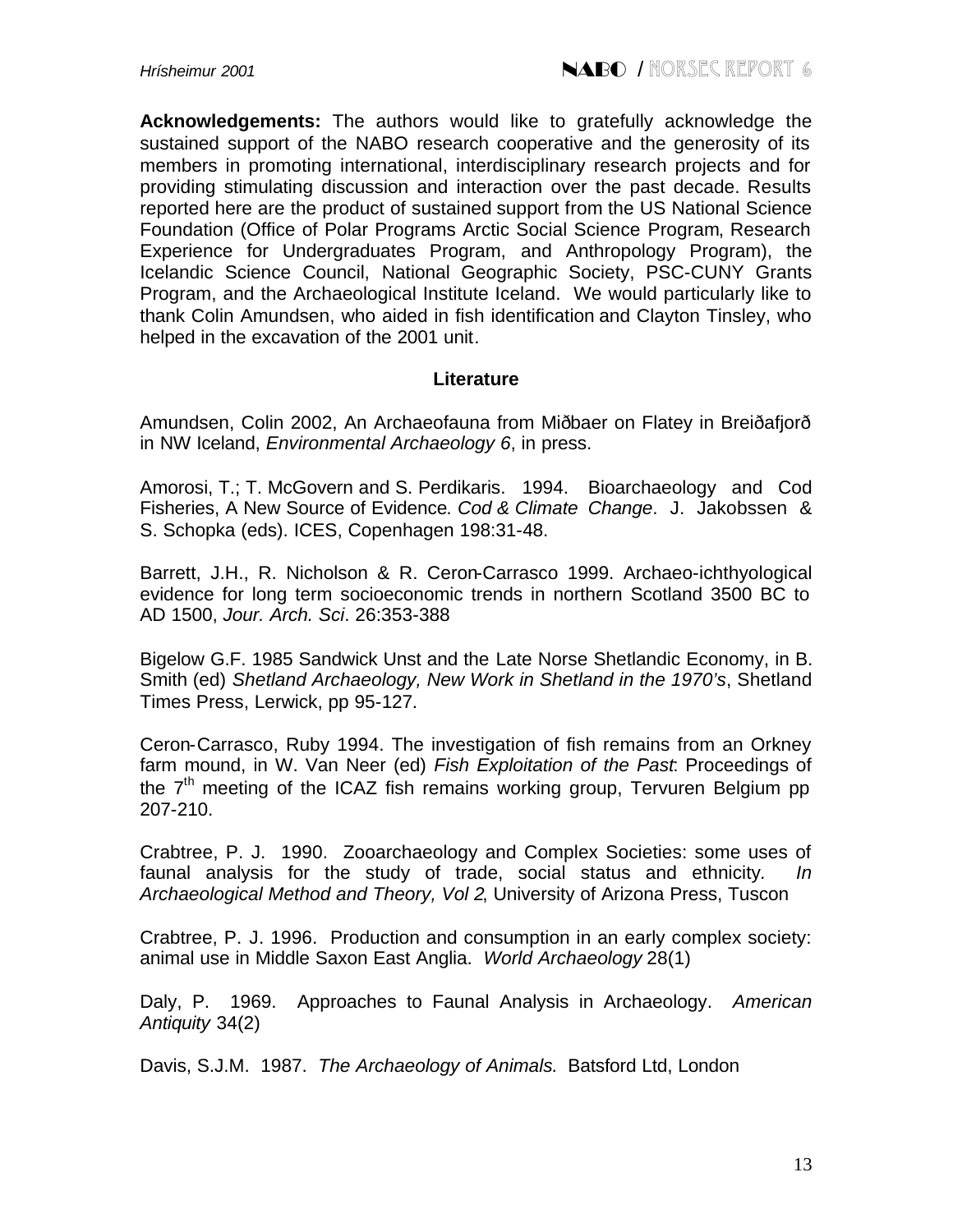Driesch, A von den. 1976. *A Guide to the Measurement of Animal Bones from Archaeological Sites.* Peabody Museum Bulletin 1, Peabody Museum of Archaeology and Ethnology, Harvard University, Cambridge, Massachusetts

Enghoff, I. B. 1994 Fishing in Denmark during the Ertebolle Period, *Intl. Jour. Osteoarchaeology* 4: 65-96.

Gilbert, A & Singer, B. 1982. Reassessing zooarchaeological quantification. *World Archaeology* 14 (1)

Grayson, D. K. 1984. *Quantitative Zooarchaeology*. Academic press, Orlando

Halstead, Paul, 1998. Mortality Models and Milking: problems of uniformitarianism, optimality, and equifinality reconsidered, *Anthropozoologica* 27: 3-20.

Hillson, Simon , *Teeth,* 1986 Cambridge Manuals in Archaeology, Cambridge U Press.

Lyman , R.L. 1996, *Taphonomy*, Cambridge U.P.

Lyman, R.L 1992. Anatomical Considerations of Utility Curves in Zooarchaeology. *Journal of Archaeological Science* 19

Marshall, F. & Pilgram, A. 1991. Meat versus within-bone nutrients: another look at the meaning of body-part representation in archaeological sites. *Journal of Archaeological Science 18*

McGovern T.H., Amorosi T., Perdikaris S. & Woollett J.W. 1996. Zooarchaeology of Sandnes V51: Economic Change at a Chieftain's Farm in West Greenland, *Arctic Anthropology* 33(2)94-122*.*

McGovern T.H., Sophia Perdikaris, Clayton Tinsley, 2001 Economy of Landnam: the Evidence of Zooarchaeology, in Andrew Wawn & Thorunn Sigurðardottir (eds.) A*pproaches to Vinland* , Nordahl Inst. Studies 4, Reykjavik. Pp 154-166.

McGovern, T.H. 1999 Preliminary Report of Animal Bones from Hofstadir , *and* Area G excavations 1996- 97, *Archaeologica Islandica* 1.

Nicholson, R. 1998. Fishing in the Northern Isles: a case study on fish bone assemblages from two multi-period sites on Sanday, Orkney. *Environmental Archaeology 2 : 15-28.*

North Atlantic Biocultural Organization Zooarchaeology Working Group 2002. *NABONE Zooarchaeological Recording Package 7th edition*, CUNY, NY.